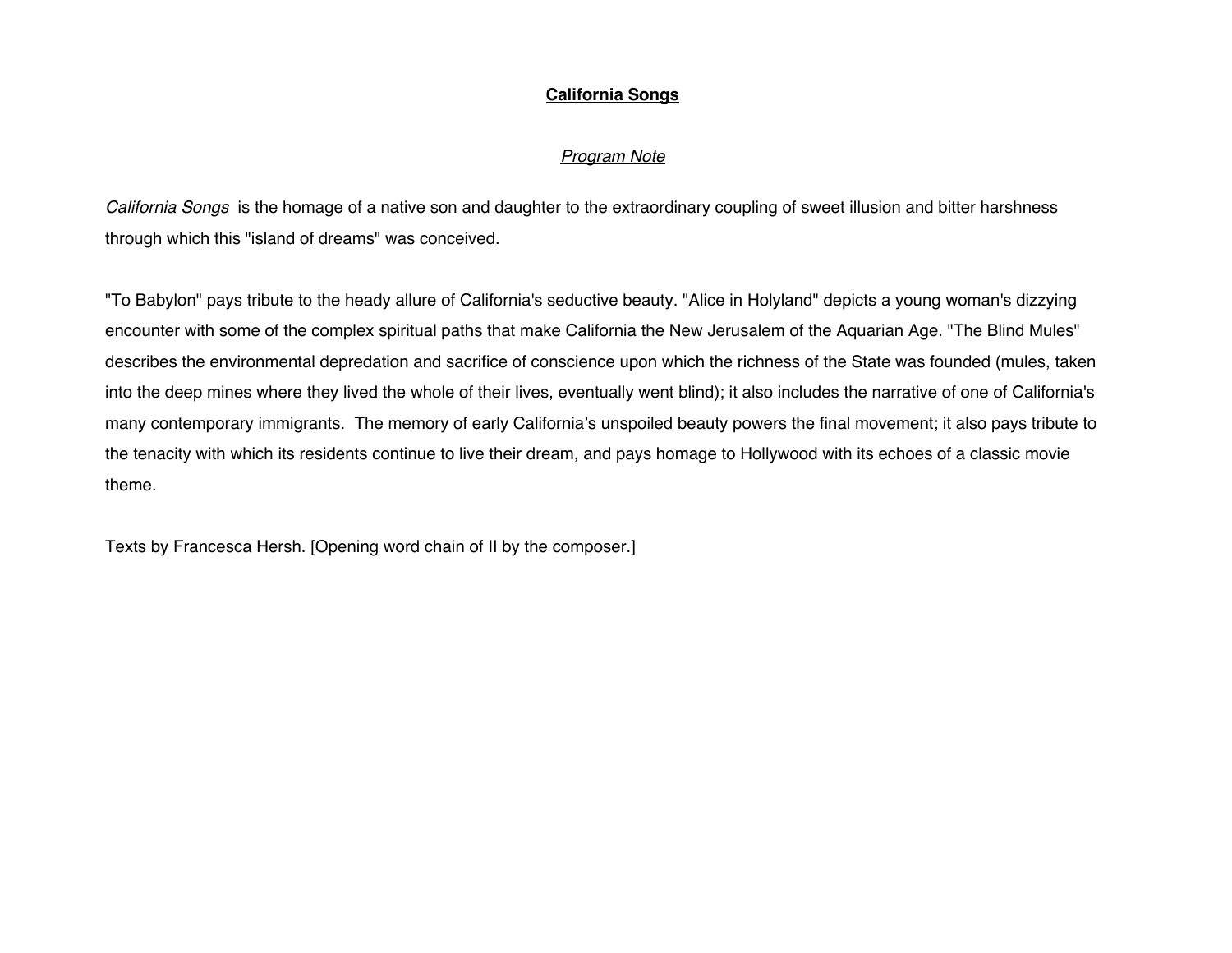### **I - To Babylon (Siren's Song)**

In the night In the evening In the evening In the evening In the evening California speaks to me. She she entreats me She entreats me She enchants me. She breathes the songs of crickets to the stouch of light on skin The breathes the silk hair Dusk like silk hair far off howl of coyotes. The same of the land is the land of the land over the land.

*These are my eyes this is my smile searching for you. glowing for you.*

In the dawn **In the dawn** In the afternoon peace she beckons me she welcomes me. first touch of gold to oak leaf Soil's sweet fiber dew gleams on cusp of flower. The state of the water's clean spread.

*Come to me. Come to me. I am mountains I am rolling hills these are my teeth These are my arms waiting to grasp you. open for you.*

*Come to me. Come to me. Come to me. The full moon hovers I am gold I am the river over pine groves concealed beneath soil past granite boulders this is my porchlight this is my heart this is my voice calling you home. beating for you. singing for you.*

In my sleep she calls me **In the full breath of day** *Come to me.* distant rush of wave She comforts me. *I am the air,* spray of salt on cheek **heat in the spray of salt of perfume** Hum of insects in meadow *sweet waft of perfume* ache of night-bird song. This is my skin and the set of the red flowers in garden's shade. **the set of the set of the set of the set of the set of the set of the set of the set of the set of the set of the set of the set o** 

*Come to me. Come to me. So come to me Pale stars float I am the sunlight come to me over sandy beaches. and the smell of dried grass come to me...*

*of clean and wild rise fields of endless purples and gold.*

*aching to touch you.*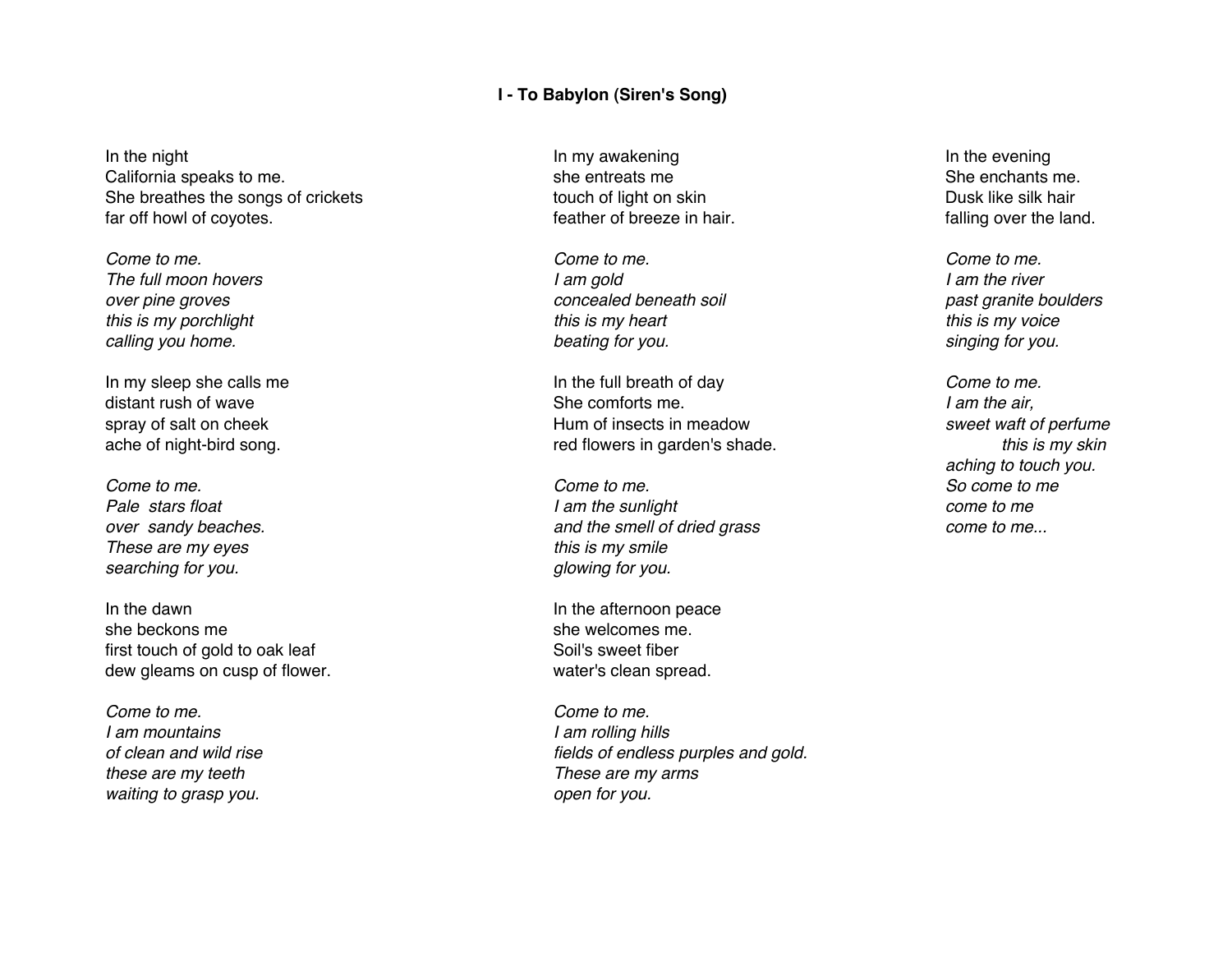## **II - Alice in Holyland**

Tao Zen translucent layers of new sight.<br>
Read me. Alice stranslucent layers of new sight.<br>
I paint my body, dance Meditation, Divination, with the warrior within. Hatha Yoga, Bhakti Yoga, Yogananda, Kriananda, Nashrida, Drink me, Alice and Drink me, Alice and Drink me, Alice and Drink me, Alice and Drink me, Alice and Drink me, Alice and Drink me, Alice and Drink me, Alice and Drink me, Alice and Drink me, Hare Krishna, Krishnamurti, poison nectar and the state of the state of the state of the poison nectar poison nectar Rebirth, Rolfing, Gaia, Goddess, North Communications of the Communication of the Heaven's Gate Aleph, Gimel, Wikken, Lotus, freedom. Pancha Karma, Vedic Maya, Pentecostal Ayurveda

what a lucky girl you are see it in my being, slip into a California dream **I has a community of the Community** of the too into a California dream I taste it here too in new ways.

Hear me, Alice *I am spark of light* meditate and find *I am wild storm.* your breath, your center your heart. **Pentecostal Ayurveda** and the set of the set of the set of the set of the set of the set of the set of the set of the set of the set of the set of the set of the set of the set of the set of the set of the set breathing, step outside of time. Meditation, Divination, Divination, Divination, Divination, Divination,  $\blacksquare$ 

Eat me, Alice, Tao Zen instant flowers of Tao and Tao and Tao and Tao and Tao and Tao and Tao and Tao and Tao and Tao and Tao and Tao eternal youth.

Tao 1988 - My life grows that the state of the state of the state of the state of the state of the state of the state of the state of the state of the state of the state of the state of the state of the state of the state I paint my body, dance

Alice **I** remember darkness let the earth unfold **rich and frightening flavors**.

*I am flame of fire,*

Hatha Yoga, Bhakti Yoga, There was darkness, There was darkness,  $Y$ fear, I so small Hare Krishna, Krishnamurti, wrapped in no-light and the state of the state of the Rebirth, Rolfing, Gaia, Goddess, became darkness **Aleph, Gimel, Wikken, Lotus,** Aleph, Gimel, Wikken, Lotus, became fear. **Pancha Karma, Vedic Maya Pancha Karma, Vedic Maya**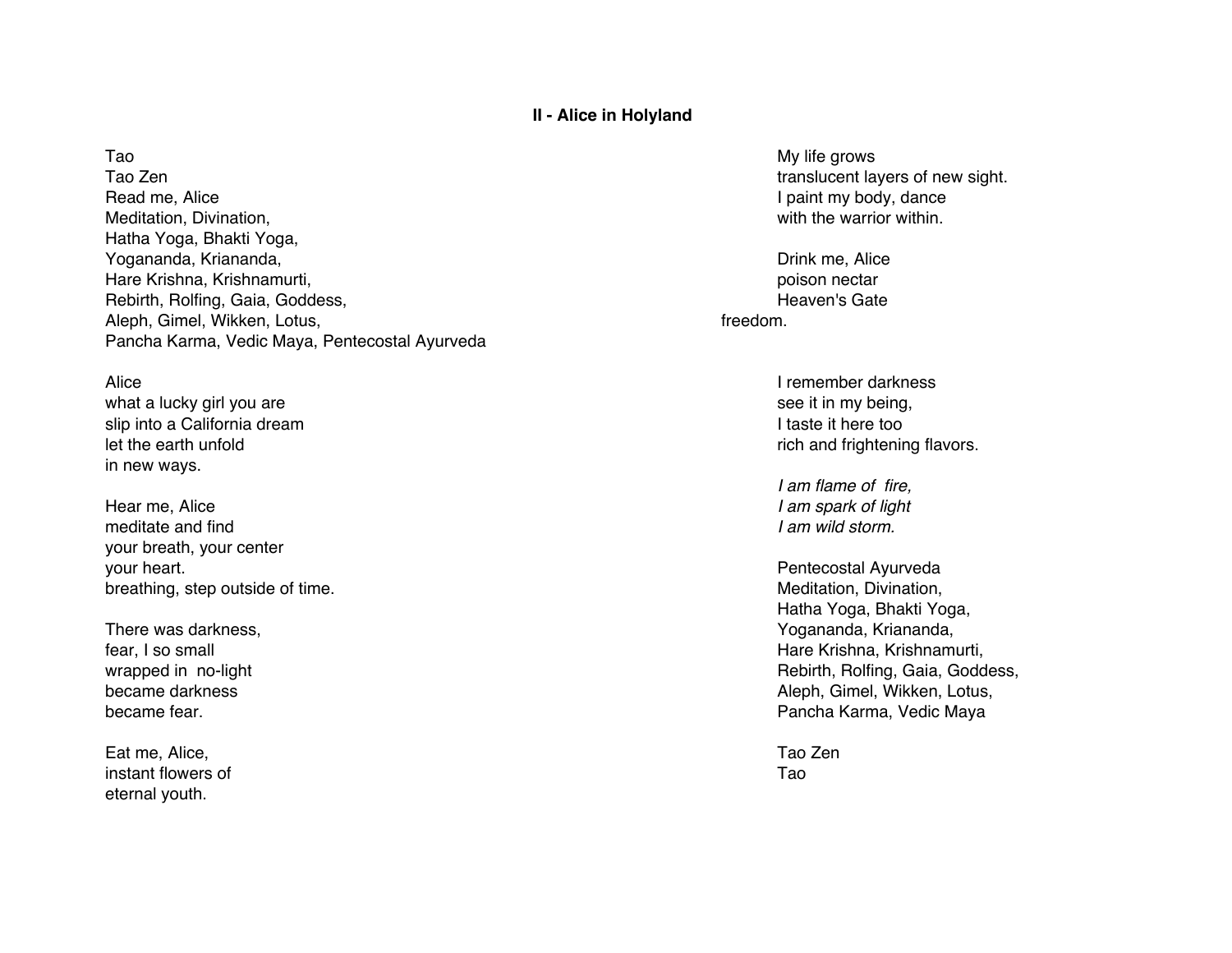# **III - The Blind Mules**

The skeleton *flow of my blood.* of the earth<br>shines white

trembles from a mine's forgotten heart. *voiceless, faceless,* footsteps slow *unseen.* burdens heavy the blind mules and the blind mules are the blind mules and the blind mules are the blind mules and the blind mules march. In a wounded was a set of the contract of the contract of the contract of the contract of the contract of the contract of the contract of the contract of the contract of the contract of the contract of the contract

born sleep. The sleep of the sleep of the sleep of the sleep of the sleep of the sleep. where wide sky meets the sweet grass darkness is velvet starshine in brown eyes.

dawn never comes in the mines, only harness. stars flee from dulled eyes ears like furred questions search the air.

gold rush towns *in this new country* full of graveyards *where I do not exist*  $my$  being rises border the edge of *from pain of my back* of moonscape. *heat of my skin*

the fruit I grow in the sun. *the clothes I stitch the lawns I mow* the ground *are real where I am not.*

earth the blind mules